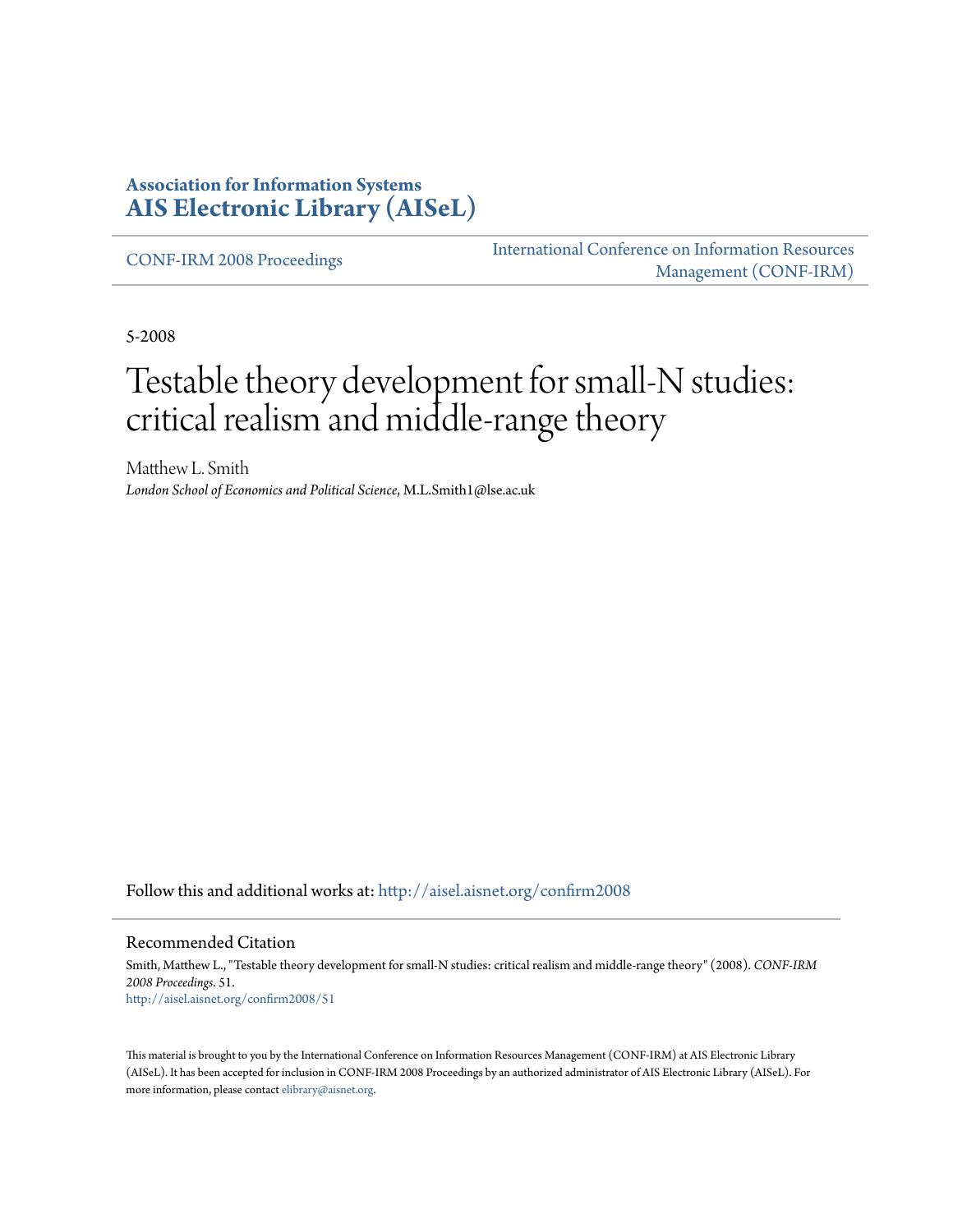# **75F. Testable theory development for small-N studies: critical realism and middle-range theory**

Matthew L. Smith London School of Economics and Political Science M.L.Smith1@lse.ac.uk

#### *Abstract*

Theory testing within small-N research designs is generally considered problematic. Developments in the philosophy of social science have opened up new methodological possibilities through, among other things, a novel notion of contingent causality that allows for contextualized hypothesis generation, hypothesis testing and refinement, and generalization. This article looks to contribute to the literature by providing an example of critical realist (one such new development in the philosophy of social science) research on a small-N comparative case study that includes hypothesis testing. The article begins with the key ontological assumptions of critical realism and its relation to theory and explanation. Then, the paper presents an illustrative example of an e-government and trust comparative case study following these ontological assumptions. Given word length limitations, the focus of the example is on the nature and process of theory and hypothesis development, rather than the actually testing that occurred. Essential to developing testable hypotheses is the generation of tightly linked middle-range and case-specific theories that provide propositions that can be tested and refined. The link provides a pathway to feedback the concrete empirical data to the higher level (more abstract) and generalizable middle-range theories.

#### *Keywords*

Critical realism, case study, hypothesis testing, middle-range theory, trust, e-government

# **1. Introduction**

Theory-testing in small-N studies is generally considered problematic. Small-N studies refer to studies with a small number of observations where the goal is not to represent a relevant population, but rather is to conduct a more intensive study of a small number of phenomena (Gerring, 2007). From the positivist perspective, the small number of observations means that it is difficult to attain statistical significance. Consequently, researchers, especially qualitative researchers, have been advised in the past to increase the size of N as the best way to "enhance the inferential leverage of empirical tests" (Collier, Seawright, & Munch, 2004, p. 27). From the interpretivist epistemological perspective, research is not thought to be subject to the same evaluation criteria as positivist work (Klein & Myers, 1999; Weber, 2004) as the goal of research is to understand, not to discover (Orlikowski & Baroudi, 1991, p. 14) or test (Avgerou, Ciborra, & Land, 2004).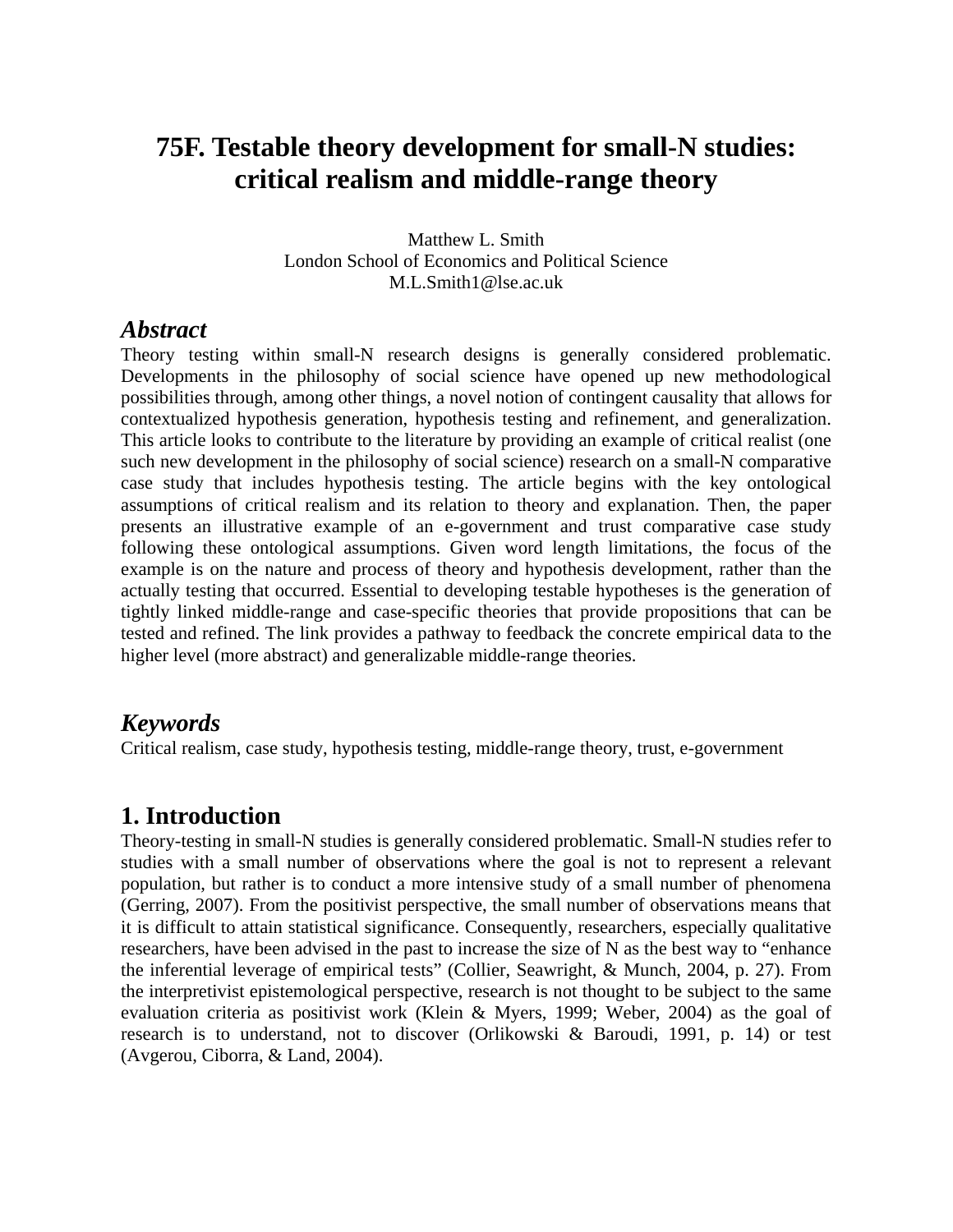Consequently, a common occurrence in research is the use of post-hoc justification rather than theory-testing.<sup>1</sup> The inability to test theory means that the act of research takes on less importance than does justifying the results post-hoc (Morse, Barrett, Mayan, Olson, & Spiers, 2002). In such a situation, validity is no longer related to verification, but rather becomes a game of persuasion (Astley, 1985; Meckler & Baillie, 2003, p. 279). This situation places a strain on the validity of findings because there is so much flexibility the results in the confirmation an *a priori* stance that any interpretation can be found to fit the facts (Merton, 1967, p. 148).

There is a third perspective, underpinned by new developments in the philosophy of social science, which arguably provides for the possibility for a qualified theory-testing in small-N studies. Critical realism is a relatively new philosophy of the natural and social sciences developed in the late 70s and early eighties (Bhaskar, 1978, 1998b). Since then it has provided the basis for a range of social science research (Carter & New, 2004; Danermark, Ekstrom, Jokobsen, & Karlsson, 2003; Mingers, 2000, 2004d; Pawson & Tilley, 1997). This article argues that one of the benefits of this philosophy is that it contributes a novel notion of contingent causality that allows for contextualized hypothesis generation and hypothesis testing and refinement.<sup>2</sup> Furthermore, this approach allows for multi-level theorizing makes it possible for highly contextual empirical evidence to feedback to more abstract theories, a crucial step for generalization.

In the information systems literature, the potential benefits of critical realism have been touted (P. J. Dobson, 2002; Houston, 2001; Mingers, 2004a, 2004c, 2004d; Smith, 2006). However, there are few discussions of the influence of critical realist theorizing in information systems literature that move beyond stating that it allows for a broadly realist ontological position and supports multimethodology (e.g., Mingers, 2004c, 2004d). Furthermore, there are few examples of critical realism actively applied in research (P. Dobson, Myles, & Jackson, 2007; Morton, 2006). In particular, Dobson *et al.* argue that critical realism pushes for research that is tilted for theory confirmation or refutation. This article extends the Dobson *et al.* example to illustrate the role of theory, and in particular middle-range theory, in hypothesis formation and feedback to generalizable theory.

This paper provides an example of critical realist hypothesis generation taken from an in-depth case study of e-services and trust in Chile. The research involved employing both quantitative and qualitative methods to assess and understand citizens' interactions with and interpretations of the e-services in Chile. Even though the main method employed was the interview, the goal was not just understanding, but also explanation, hypothesis testing, and theory building.

The paper proceeds as follows. First, there is a consideration of the key ontological assumptions of critical realism and its relation to theory and explanation. Second, the paper

 $\overline{a}$ 

<sup>&</sup>lt;sup>1</sup> While such an approach is common for interpretivist studies it also occurs in positivist case study research (Dubé & Paré, 2003).

 $2<sup>2</sup>$  It must be said that there are many other scientific realists who, while not explicitly critical realists, have come to almost the same conclusions on causality. For example, the philosophers Mario Bunge and Nancy Cartwright or methodologists like Shadish, Cook, and Campbell take similar positions on causality, as discussed below.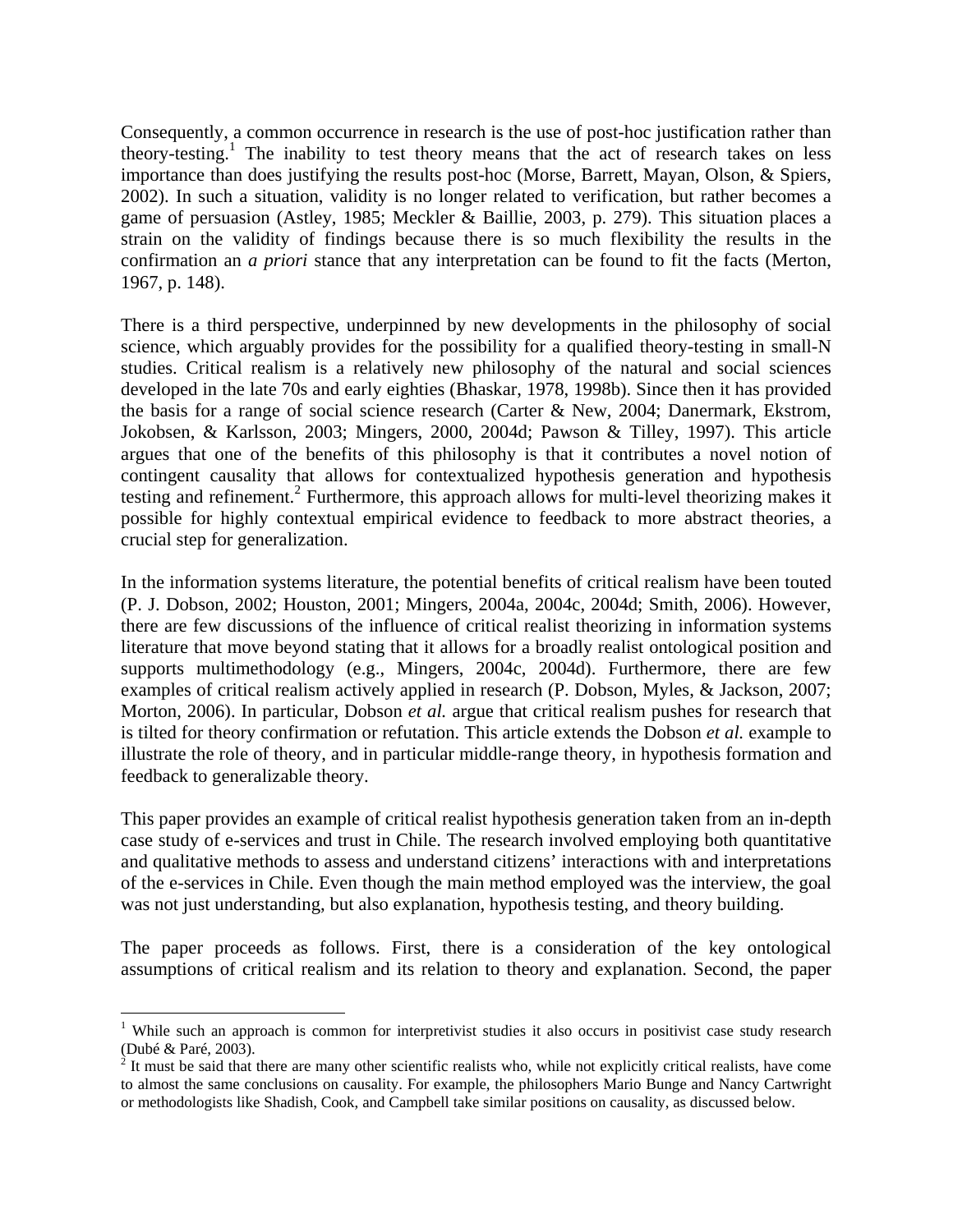presents an illustrative example of a comparative case study following a critical realist philosophy. In order to show how critical realist assumptions influenced the research process, the illustration delves into the reasoning behind the process of middle-range and case-specific theory and hypothesis generation, and the method of theory integration. Finally, the paper concludes.

# **2. How does critical realism influence research?**

Mingers (2004b, 2004d) argues that critical realism "subsumes" positivism and interpretivism, effectively ending the paradigm wars. This statement can be understood when one views critical realism as an ontological project. The core of critical realism is a series of metaphysical ontological assumptions that emerged from an examination of scientific activity of what must be common to all things for research to be possible. It is through this new metaphysical framework that critical realism provides the common denominator upon which to integrate (and thereby subsume) research from within other research paradigms.

Integrating research effectively equates to a process of reinterpreting research in light of these critical realist ontological assumptions (Befani, 2005; Fleetwood, 2001; Pratschke, 2003; Ron, 2002). However, reinterpreting research *ex post* does not necessarily imply a change in the activity of research itself. Indeed, if we accept the critical realist position, then one might be tempted to argue that all research is by its very nature is critical realist without realizing it (Smith, 2006). If this is the case, then arguably critical realism does not appear to offer anything new to research practice, other than some new metaphysical concepts and jargon.

The influence of critical realism is that it provides a systematic approach to thinking about the relationship between research object and practice. Critical realism works at the level of metaphysics, and thus does not comment directly on the content of scientific level concepts or on what research strategies or methods to use (Bhaskar, 1978; Lawson, 2004; Martins, 2006). Rather, these assumptions provide a framework that underwrites causal-explanatory research and an emphasis on causal theory (Danermark et al., 2003, pp. 108-112). In other words, the ontological assumptions of critical realism have implications that pervade through to the practice of research, and, in particular, the relationship between theory and practice.

The central ontological assumption that influences research is the metaphysical and nondeterministic notion of the generative mechanism (Bhaskar, 2002; Groff, 2004, p. 138; Sayer, 2000). This notion is based upon a stratified reality that is broken up into three ontological domains: the real, actual, and empirical (Bhaskar, 1978, p. 13). The real consists of the "realm of objects, their structures and powers" (Kazi, 2003, p. 23). A structure consists of a set of relations that is held together by bonds of some sort (Bunge, 2004, p. 188). Emerging from these relations are the particular capacities to behave (causal powers) that are "nothing other than the way of acting of a thing" (Bhaskar, 1998a, p. 38). Thus, the internal relations that constitute the structure of a thing give it both its qualitative properties as well as its causal powers.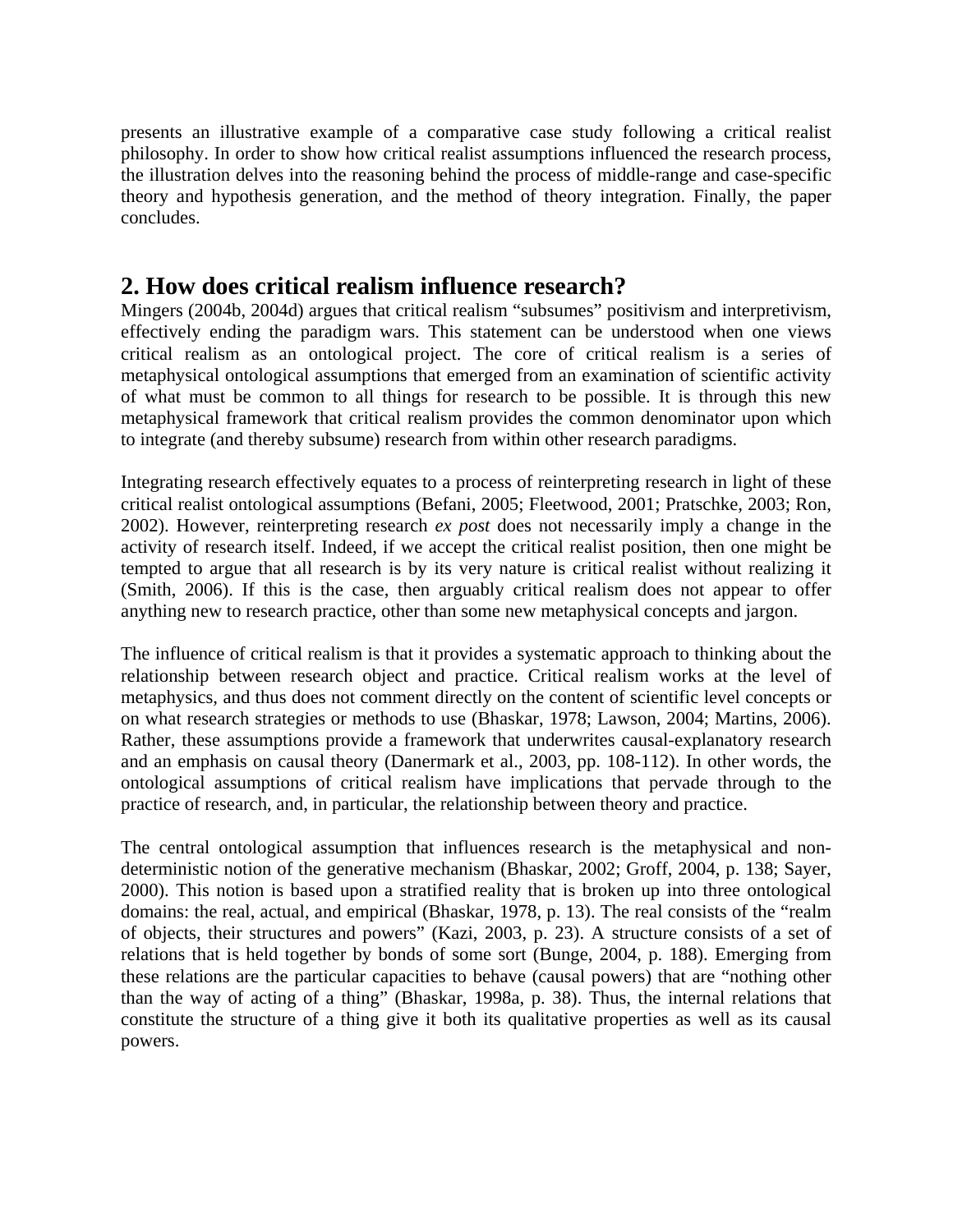Causality and explanation are intimately related (Gregor, 2006, p. 618). Recently philosophers of science have begun to substitute talk about causality for scientific explanation (Cartwright, 2004). This follows for those subscribing to critical realism. Explanation is the uncovering of the operation and interaction of the influential generative mechanisms that brought about any particular outcome of interest. What makes this notion of causality especially powerful for explanation is that its metaphysical status enables it to encompass a wide variety of actual causes. For example, beliefs and desires can be causal (Archer, 1995; Meckler & Baillie, 2003, p. 275). This allows for the researchers who are interested in *understanding* to engage in hypothesis testing and refinement. Indeed, this idea is not necessarily new to interpretive work. For example, a strong argument can be made that the hermeneutic circle engages in theory testing of different interpretations (Follesdal, 1994; Martin, 1994). Critical realism also allows for attributing causes to the structures of social entities, stemming from a relational perspective on sociology (Porpora, 1998), which makes possible the tracing of the interaction of structure and agency through time (Archer, 1995; Volkoff, Strong, & Elmes, 2007).

This particular philosophical position creates a distinctive set of goals for theorization. First, one attempts to identify the distinctive core properties of the generative mechanism at work. These core properties are the essential components and their interrelationships from which the causal tendency emerges. Thus, a causal theory of a generative mechanism includes both the structural components and the outcome tendency. In this way, it is also possible to think about it in terms of a causal process. Central to this endeavor is that this is an ideal typical abstraction which means that a) it separates the necessary causally efficacious features from the nonessential ones (Shadish, Cook, & Campbell, 2002, p. 9), and b) the actual manifestations of these theories in the world will always diverge by some degree from the ideal.

Explanation, however, can move beyond simply revealing causal powers – it should also include in what circumstances they are active (Fay, 1994, p. 95). If this is the case, then explanation requires a contextual notion of causality. A deeper understanding of generative mechanisms includes the three components found in the formulation "*x* causes *y* (in circumstances *c*)" (Cartwright, 2003). Thus, explanation includes the structure that underlies the generative mechanisms (structure of X), the outcome that these mechanisms tend to produce (Y), and finally the elements of context that trigger or inhibit the firing of these generative mechanisms (C). Any explanation must include all three of these elements. The end result is that we are interested in, to paraphrase Carlsson (2003) and Pawson & Tilley (1997, p. 210), *how, for whom, and in what circumstances* particular mechanisms generate particular outcomes.

# **3. A critical realist comparative case study**

A comparative case study of the impacts of e-government on trust in Chile was conducted applying these critical realist ontological assumptions. This study began with a relatively simple assumption and research question. The assumption is that there is a causal link between e-government services and citizens' trust in government institutions. The research question explores that link: *how, for whom, and in what circumstances do e-services impact on citizens'*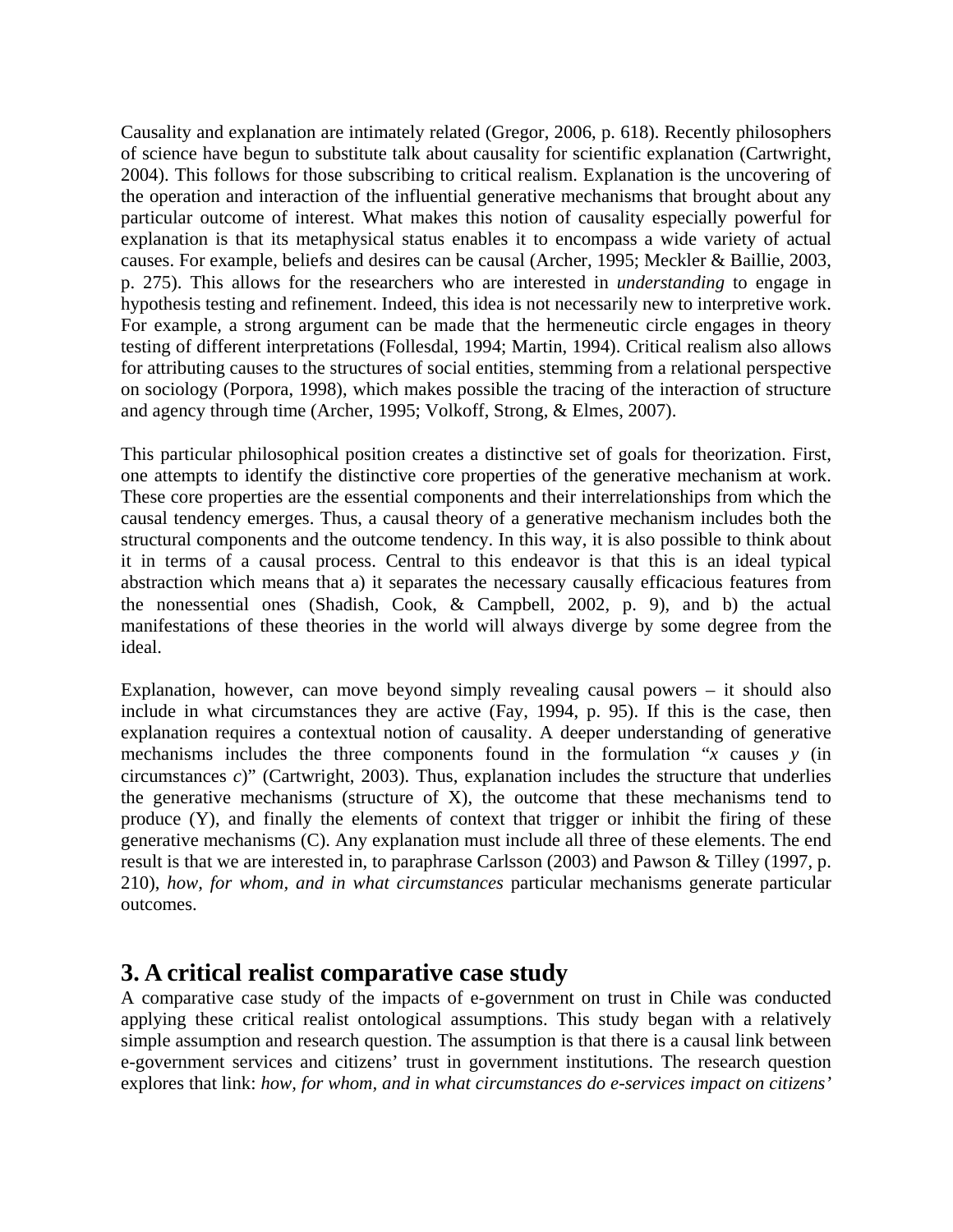*trust in government?* Another way of framing the question is: *what are the generative mechanisms that connect e-services to changes in citizens' trust perceptions of government?* 

The goal of presenting this case study is to demonstrate how middle-range and case-specific hypotheses can be used to develop testable contextualized theory. This testable theory was consequently employed in case study work with a concern for "understanding" citizens' interpretations of their interactions with the e-services in terms of trust in the government. Given space constraints, the presentation is limited to the process of theory generation.<sup>3</sup>

The following discussion presents a picture of theorization that appears as if it were completed before the first foray into the field began. The reality is, of course, more complex. However, for considerations of space and simplicity, it is presented in linear order. Theorization as performed for this research was done in layers, from abstract ideal-typical theories to concrete. There are two main levels of theory: middle-range theories and case-specific testable hypotheses.

#### **3.1 Developing middle-range hypotheses**

Building up the conceptual framework for e-government and trust requires three levels of theory integration where each level provides the structure upon which the subsequent level is constructed (see Figure 1). The first layer establishes a core theory of trust. This phase of the study identified several components of trust that were arguably essential for the concept: a distinction between trust and trustworthiness, the two dimensions of trustworthiness of motivation and competence, the notion of trustworthiness cues that communicate these dimensions, and finally that placing trust requires a cognitive and emotional component for the truster. The conceptualization directs the researcher to understand the components of institutional trust interaction: a) the objective characteristics of institutional trustworthiness, b) how trustworthy cues emanating from these characteristics are communicated through action (or non-action), and c) the perception and interpretation of these characteristics.

Building upon this trust foundation, the second level integrates political science theories of trust in government, and specifically, institutional trust. This level provides the framework of how this research will approach the question of what it means to trust in government (institutional trust), and if such trust is even possible. The third level is broken up into two parts. The first part provides a theoretical understanding of the dynamics of ICT in the public sector providing insight into the types of changes that can be expected with the introduction of e-government. Here is where the technological artifact enters into the causal equation. The second part of level three then integrates all of the theory and draws from empirical work to form the final sets of testable hypotheses that connect e-government to institutional trust.

The end result of this process in this study is a series of fifteen ideal-typical middle-range theories (see Table 1). Middle-range theories fall between high-level non-testable theory and concrete descriptions (Merton, 1967). These are theories that are close enough to the empirical world to be tested and refined. As we will see, they provide the link between the concrete

 $\overline{a}$ 

 $3$  For those interested in the details of the full study, see Smith (2007).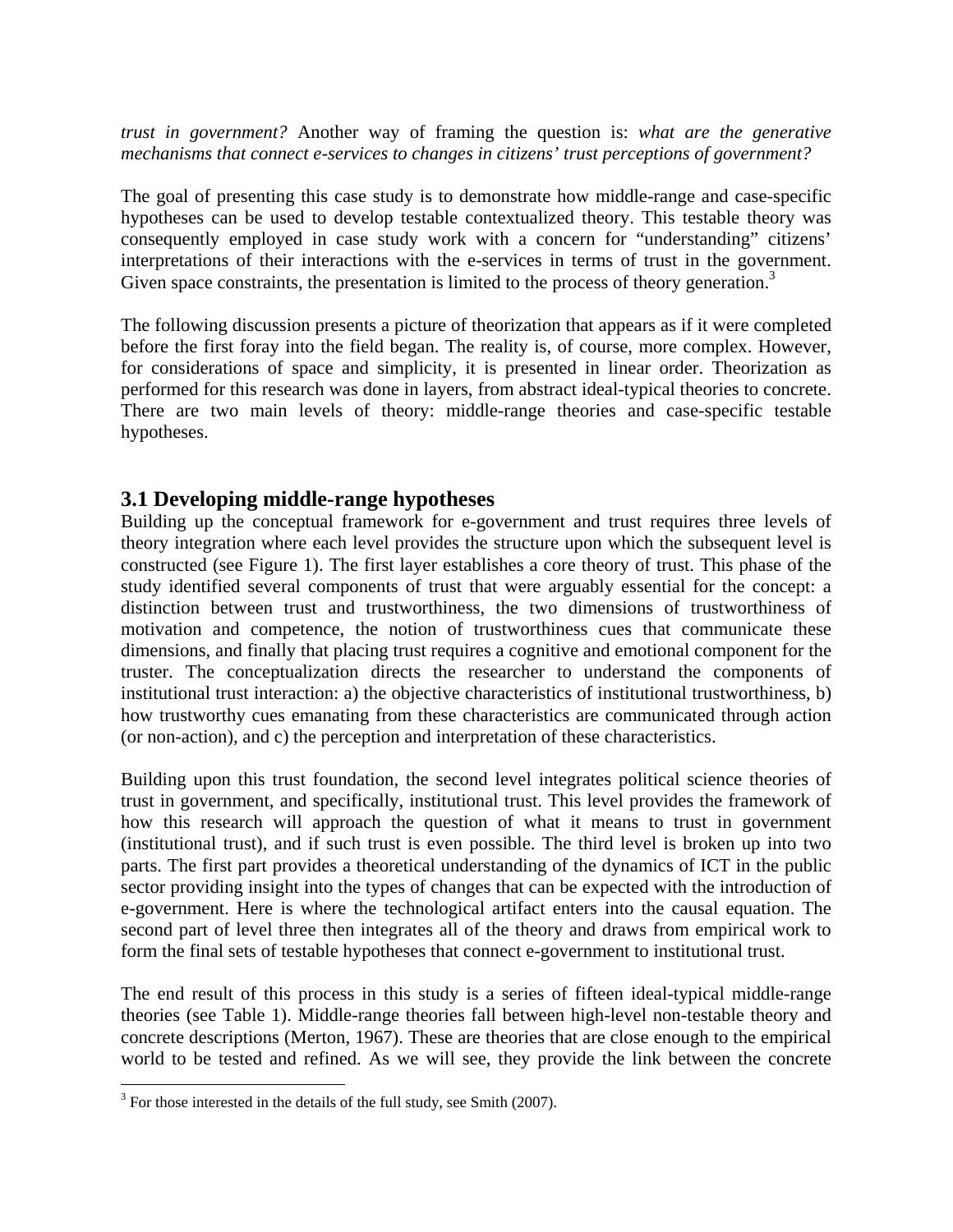findings of any particular research, and the middle-level theory upon which generalization is based. For critical realists, it is working at this level of theory where theory building can happen in a cumulative and more rigorous way (Danermark et al., 2003; Pawson & Tilley, 1997).



**Figure 1:** Levels of theory. The starting point for building theory is the general understandings of trust from sociology and psychology. This is followed by theories of institutional trust, generally drawn from political science. The final layer includes theories of building institutional trust through e-government, a very specific instantiation of institutional trust. The final stage of theory requires a detailed understanding of the interaction of ICT in the public sector. This is a movement from a core theory of trust to a specific instance of trust.

A quick note helps to explain the nature of the resultant hypotheses. The institutional trust theories provide a general perspective of the different ways we would expect the structure and activities of institutions to communicate trust to citizens that is theorized to build trust. This general theory is then decomposed into a variety of causal mechanism hypotheses that may or may not be active for any one e-service. Ideally, this decomposition also includes the relationship between these components that show how they interact to generate particular institutional trust outcomes. For example, good governmental performance has been linked to positive trust responses in survey work (Espinal, Hartlyn, & Kelley, 2006; Miller & Listhaug, 1999). Each individual component is then made more contextually applicable through a consideration of how the particular e-service (although still generally speaking) might impact institutional trust along the already identified dimensions. This requires the integration of institutional trust theory and an understanding of the interaction of ICT in the public sector. The ICT in the public sector theory provides the more specific hypothetical outcomes that fit within the more general institutional trust theory. Extending the performance example, we can then hypothesize that a more efficient service vis-à-vis computer automation is a specific example of institutional performance that will tend to build trust. It is important to note that given the relational nature of trust that these hypotheses are always relative to the truster. For example, good performance must be perceived by the truster in order for it to build trust.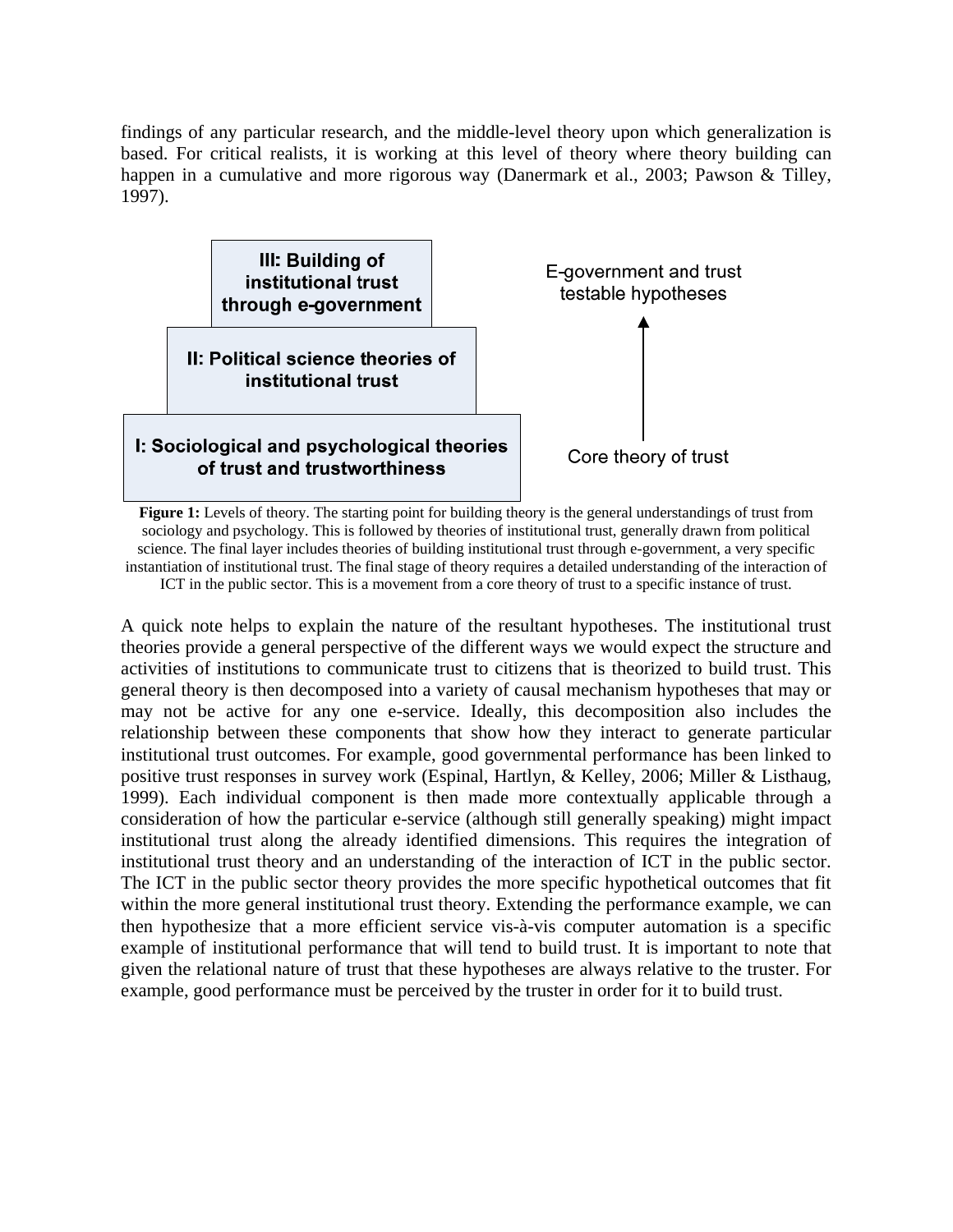| <b>Institutional trust theory</b>     | <b>Examples of "Building institutional trust"</b>                                                   |  |
|---------------------------------------|-----------------------------------------------------------------------------------------------------|--|
|                                       | through E-services" hypotheses                                                                      |  |
| <b>COMPETENCE</b>                     | <b>Efficiency/effectiveness</b>                                                                     |  |
|                                       | E-services perceived to be more effective and efficient (faster,                                    |  |
| <b>Good institutional performance</b> | more accurate, cost savings) tend to build trust.                                                   |  |
| that can be communicated,             |                                                                                                     |  |
| understood, and that is perceived     | E-government services that improve the efficiency and                                               |  |
| to meet or exceed citizens'           | effectiveness of service at the institution's physical office tend to                               |  |
| expectations of performance tends     | build trust.                                                                                        |  |
| to build trust.                       |                                                                                                     |  |
|                                       | <b>Performance transparency</b><br>Performance transparency that meets citizens' expectations tends |  |
|                                       | to build trust.                                                                                     |  |
| <b>MOTIVATION</b>                     | <b>Considering users interests</b>                                                                  |  |
|                                       | User benefits: E-services that bring user benefits tend to increase                                 |  |
| If the institution's policies         | trust.                                                                                              |  |
| encompass the interests of the        | E-service quality: Good e-services quality indicates that the                                       |  |
| citizen, trust tends to be built.     | institution considers citizens' interests and therefore tends to build                              |  |
|                                       | trust.                                                                                              |  |
| (1) Mechanisms that work to           |                                                                                                     |  |
| align (such as voice and              | <b>Transparency and accountability</b>                                                              |  |
| exit) the interests of the            | Institutional transparency and accountability: Increased                                            |  |
| institution and citizen tend          | transparency made possible through the increased visibility of                                      |  |
| to build trust.                       | internal processes and service outcomes accompanied by                                              |  |
|                                       | perceived effective accountability mechanisms tend to build trust.                                  |  |
| (2) Establishing credible             |                                                                                                     |  |
| institutional commitments             | Corruption                                                                                          |  |
| through credible and                  | Reduced corruption: A reduction of corruption due to the                                            |  |
| effective institutional               | computerization and rationalization of government processes tends                                   |  |
| checks and balances that              | to build trust.                                                                                     |  |
| keep the public sector's              |                                                                                                     |  |
| interests in line with                |                                                                                                     |  |
| citizens' interests tends to          |                                                                                                     |  |
| build trust.                          |                                                                                                     |  |

**Table 1:** Examples of the ideal-type, middle-range hypotheses developed from the theory. Only seven of the 15 testable middle-range hypotheses that were developed and tested are shown here.

#### **3.2 Integrating theory: not one but many middle-range theories**

The theorization so far was made following the assumption that (at least *a priori*) there is no single theory that will be sufficient to explain what may be happening in Chile with citizens, egovernment services, and trust. Perhaps after engaging in research one theory will provide sufficient explanatory power through identification of a big-effect; that is, a large causal influence that overrides most of the other contextual causal mechanisms. Beforehand, however, it was not possible to know what the most influential causes might be. This means that theory was drawn from relevant sources that provide insight into the potential causal activities in particular aspects of the research object domain. For example, theories of ICT in public sector administration are helpful to understand how these implementations might alter the trustworthiness of the public sector institutions. However, these social-psychological or psychological theories are helpful when trying to understand citizens' interpretations and resulting trust judgments of their interaction with the e-services. Furthermore, they need to be linked with the political theory that leads to an understanding of democracy and how citizens'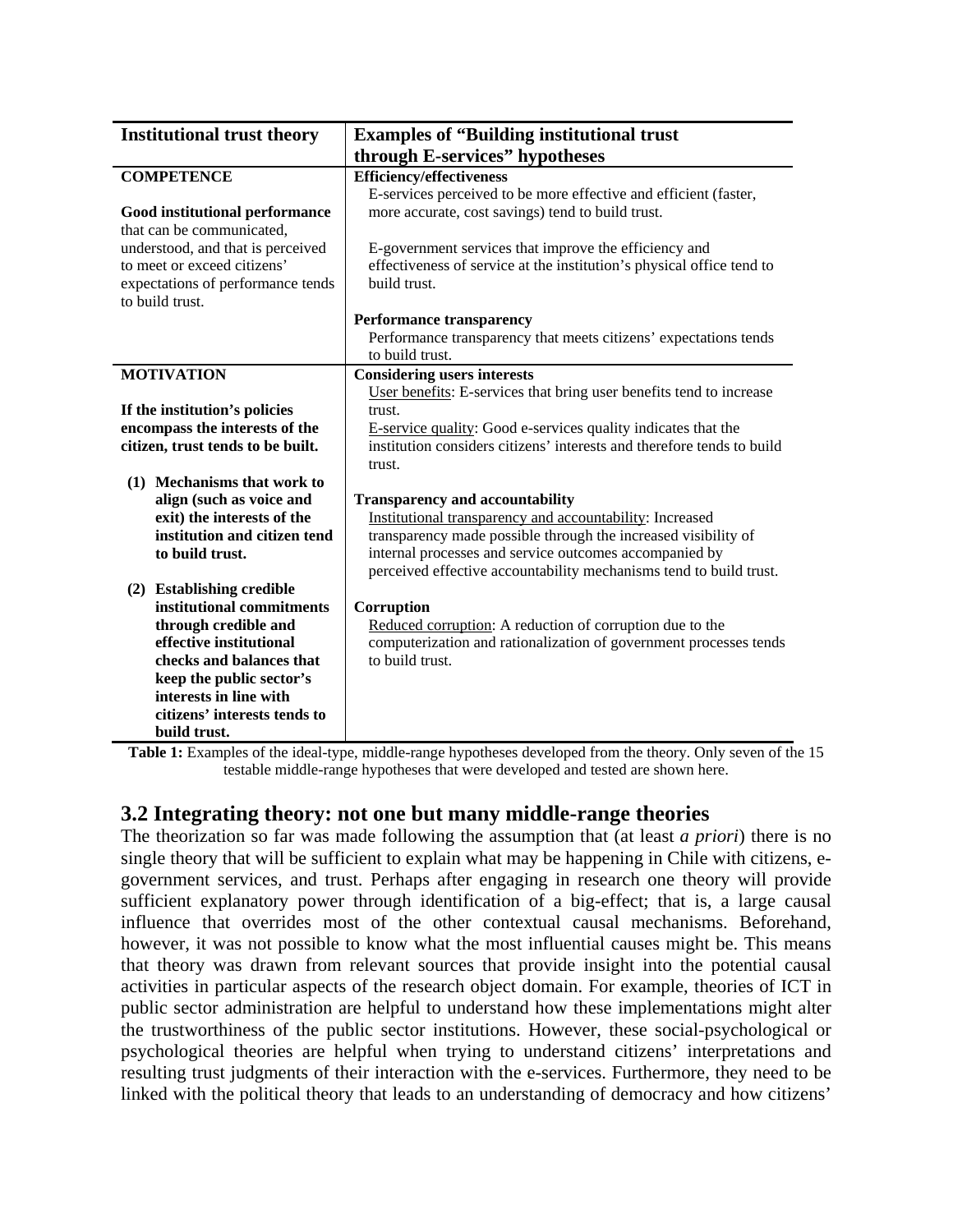form judgments about the state. This integration of theory from across disciplines is made possible by working at the middle-range level and viewing each theory as contributing interesting causal components (George & Bennett, 2005).

The benefit of a focus on causality for theoretical integration is easily seen when considering trust theory. There is a vast literature on trust from a variety of disciplines that says a lot about the types of causal mechanisms that might connect e-services to citizens' perceptions, including theory from political science, sociology, psychology, information systems, and public administration. The research here exploits the current state of knowledge as a theoretical starting point and a means to generate an initial set of research orienting theories (for an overview of the objective of the research, areas of discipline, and theory used in this research, see Table 2). Integration is made possible through a reinterpretation of individual theories as generative mechanisms. For example, one area of contention in the trust literature is whether or not trust should be seen as a fundamentally rational concept, or one that is moral in nature. From the critical realist perspective, these conceptions are not competing. Rather, they represent theories that point to different causal components that may lead to trustworthy behavior (it is in my interest to do so *and* I think it is the honorable thing to do) and to trusting behavior (I think she will do it because it is in her interest *and* I think she is a virtuous person). If this is the case, the question becomes when and why these different motivators come into play. This approach is deeply rooted in the notion of a non-deterministic causality that always provides only a partial explanation as other co-active mechanisms are always active in a particular context. Not surprisingly, this meta-theoretical perspective emerges in other theory. For example, the Theory of Multiple Contingencies that "recognizes work unit design as being simultaneously influenced by numerous contingency forces, whose effects might complement or counteract one another" (Sambamurthy & Zmud, 1999, p. 268). Rather than a specific theory, so stated, the Theory of Multiple Contingencies can be interpreted as a metatheoretical position on causality that can be seen as roughly equivalent to the critical realist position.

#### **3.3 Case-specific hypotheses**

The final stage of hypothesis generation is the development of case-specific testable hypotheses (see Table 3). This development of hypotheses is the last movement from abstract to concrete and always requires some knowledge of the actual case site. The specificity of the theory is analytically crucial as it allows the location of variation across cases. For example, consider a statistical analysis of survey results of people's trust in government after interacting with e-government web-pages, a common approach to studying e-government and trust. Such a study smoothes over the variations of the independent variables: the differences between the web-pages and individuals. It is these variations that are included in the context specific theories. It is at this level that we really get at the core of explanation; that is, the how, for whom, and in what circumstances e-government services will build institutional trust. The specificity of the theories also allows them to be subjected to within-case empirical testing.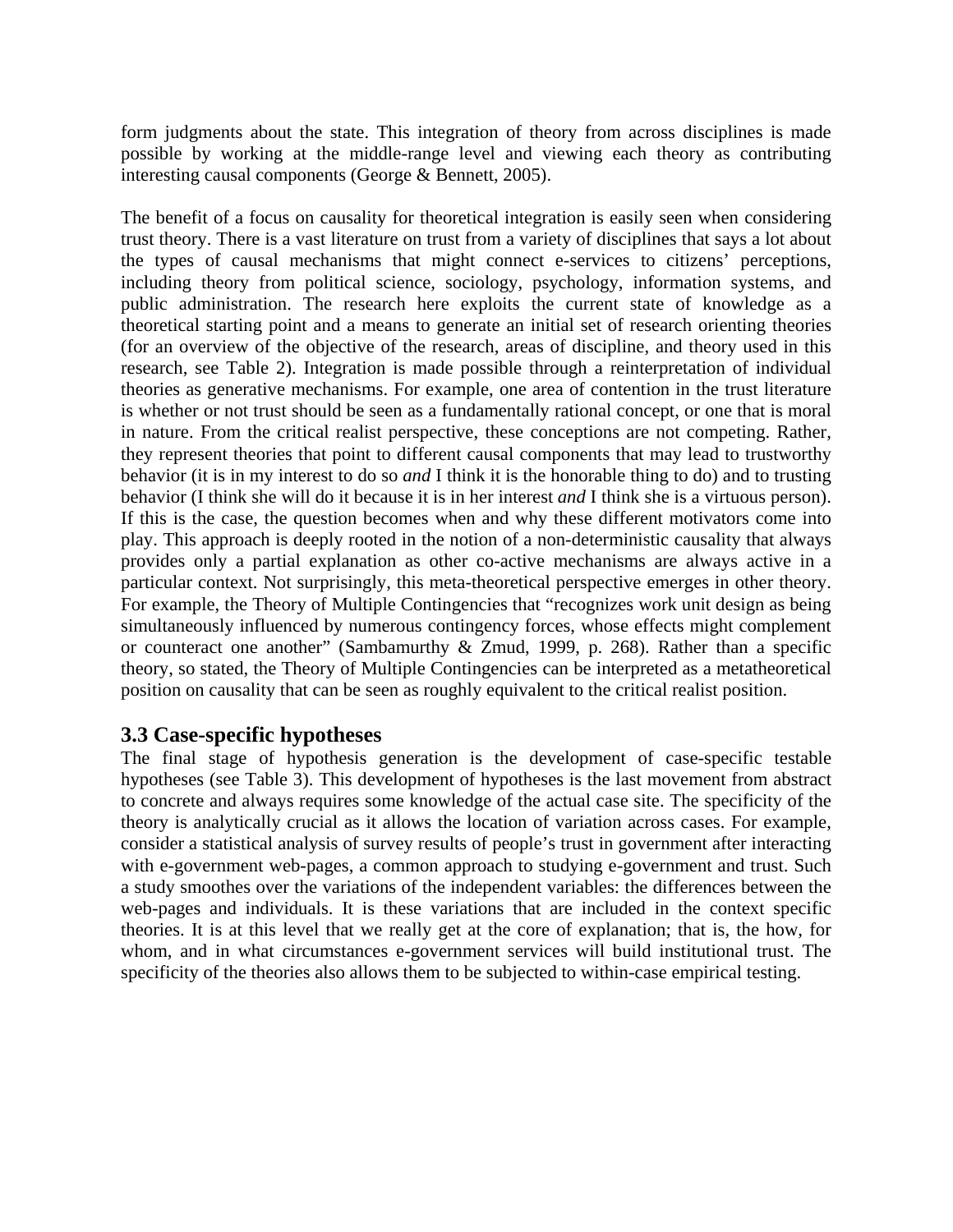| Social object                                                                                                                                                                    | Description of research area                                                                                                                                      | <b>Sources of theories</b>                                                                                                                   |
|----------------------------------------------------------------------------------------------------------------------------------------------------------------------------------|-------------------------------------------------------------------------------------------------------------------------------------------------------------------|----------------------------------------------------------------------------------------------------------------------------------------------|
|                                                                                                                                                                                  | • What is trust? What does it consist of?<br>What are the outcomes of trust? How is<br>trust built/destroyed?                                                     | Sociology<br>Hardin, Sztompka, Seligman,<br>Luhmann, Giddens, Gambetta                                                                       |
| <b>Trust</b>                                                                                                                                                                     | • How do people interpret trustworthy<br>cues, which cues do they pay attention<br>to? How/why do people turn particular<br>interpretations into trust judgments? | Social-psychology, psychology<br>Hardin, Braithwaite, Gambetta                                                                               |
| Trust in the state.<br>institutional trust                                                                                                                                       | • What constitutes a trustworthy public<br>sector?<br>• What types of experiences are important<br>for a trustworthy state?                                       | <b>Political science</b><br>M. Levi, Harding, Cook, Warren,<br>Norris, Zucker                                                                |
| <b>E-government</b> (ICT<br>• Changes in public sector agency<br>in public<br>administration and services due to<br>administration,<br>introduction of ICT<br>bureaucracy)       |                                                                                                                                                                   | <b>Information systems,</b><br>organizational theory, public<br>administration<br>Fountain, Kallinikos, Dunleavy,<br>Heeks, Weber, Bhatnagar |
| <b>E-services and</b><br>• How do e-services influence institutional<br>building trust in the<br>trust? What factors influence the<br>perception and use of e-services?<br>state |                                                                                                                                                                   | Empirical work: Moon, West,<br>Tolbert & Mossberger, Avgerou<br>et al.                                                                       |

**Table 2:** Social objects, research areas, and major theorists referred to in the development of the conceptual framework for thinking about the relationship between e-government and trust.

The concern with variation is essential because the case specific hypotheses will necessarily vary from the ideal-typical theory of which it is an instantiation. Understanding this deviation is necessary for judging the validity of the test for any one hypothesis. In other words, if we are going to test, say, if institutional transparency builds trust, it is necessary to establish the quality of the transparency in the case; we must first sufficiently establish the antecedents to know if it is a true test of the higher-level theory.<sup>4</sup> Knowing how the case specific instantiation varies from the ideal typical theory of transparency and trust building is crucial for making plausible inferences to deal with the inability to ever truly falsify theories. In other words, if transparency does not build trust in this specific case, is the higher level theory wrong or does the case deviate from the ideal-type theory? And how and why might the deviation alter the outcome? For example, imagine a web site that provides information of poor quality and timeliness. It would be a mistake to hypothesize that this web site would be trusted due to transparency. However, if it is found that the website does increase trust, if we can explain how and why we would have an interesting addition to the understanding of the relationship between web site transparency (information and quality) and trust.

In this study, each theory was first tested on a within-case basis. Each subject (e-service user) was considered an individual test of each theory. Do they trust? Why? What is it about this person that makes them trust (transparency, efficiency, something else)? Given the partial

 $\overline{a}$ 

 $4$  If we want to test or refine the theory "if A then B (in circumstances C)" we have to first establish A and C.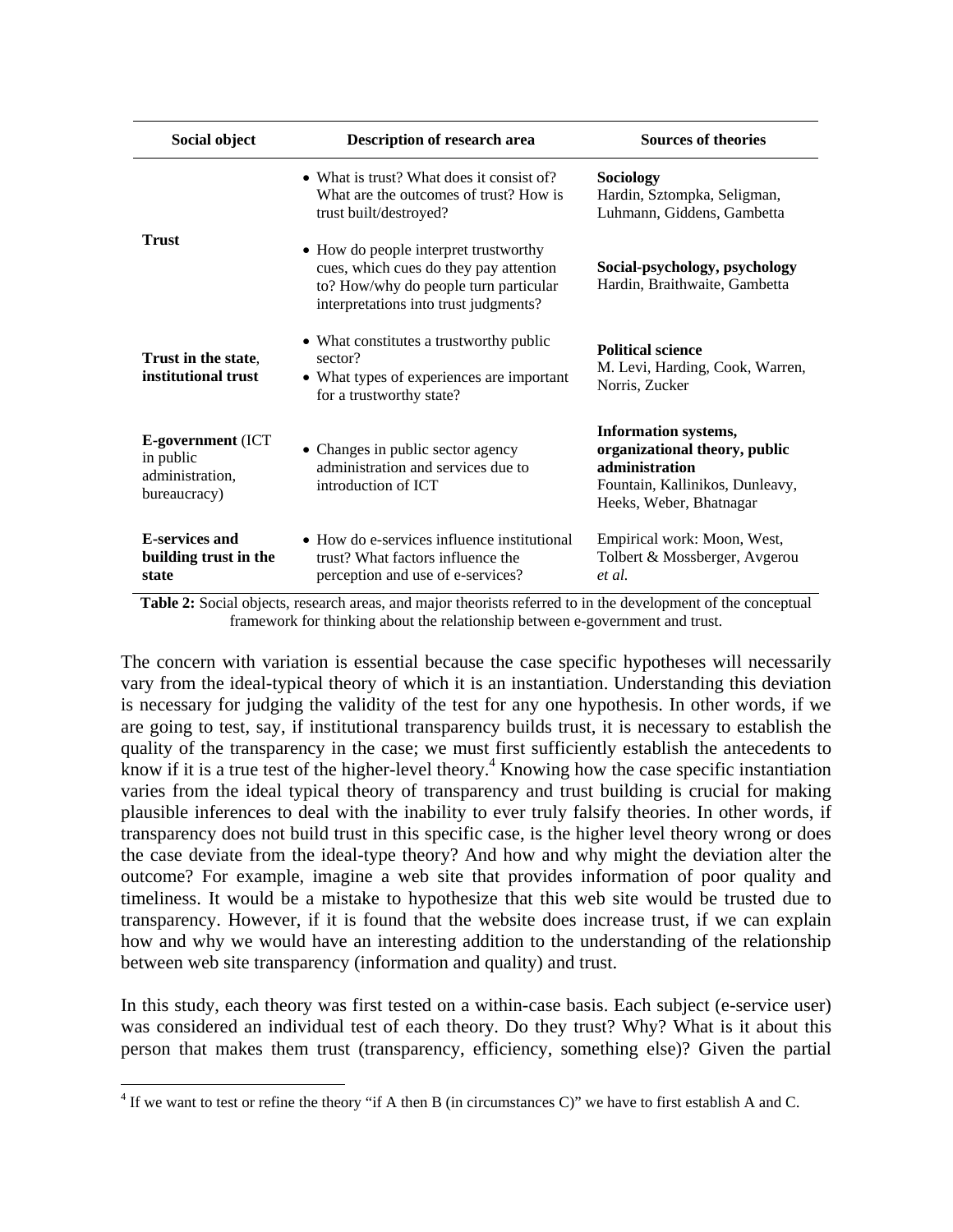explanatory nature of each theory, during the analysis a concern is always maintained with the potential interactions between the causal components of the theory. After within case testing, theories were compared across cases, taking analytical advantage of the cases specific variations.

|                | <b>Middle-range institutional</b><br>trust and e-services hypotheses                                                                                                                                                   | Case-specific e-tax<br>trustworthiness-to-trust hypotheses                                                                                                                                                                                                        |  |  |  |
|----------------|------------------------------------------------------------------------------------------------------------------------------------------------------------------------------------------------------------------------|-------------------------------------------------------------------------------------------------------------------------------------------------------------------------------------------------------------------------------------------------------------------|--|--|--|
|                | <b>Considering users interests</b>                                                                                                                                                                                     |                                                                                                                                                                                                                                                                   |  |  |  |
| I <sub>1</sub> | User benefits: E-services that bring user<br>benefits will tend to increase trust.                                                                                                                                     | Increased user benefits in terms of time and cost<br>savings for those who use the e-service will tend to<br>build trust.                                                                                                                                         |  |  |  |
| I2             | E-service quality: Good e-service quality<br>indicates that the institution considers<br>citizens' interests and therefore tends to<br>build trust.                                                                    | High ease of use (completed tax proposal) and the<br>usefulness of the e-service (a necessary obligation for<br>taxpayers) indicates that the SII takes the citizen's<br>interests into account and will tend to build trust.                                     |  |  |  |
|                | <b>Transparency and accountability</b>                                                                                                                                                                                 |                                                                                                                                                                                                                                                                   |  |  |  |
| I <sub>3</sub> | Institutional transparency and<br>accountability: Increased transparency of<br>internal processes and service outcomes<br>accompanied by perceived effective<br>accountability mechanisms will tend to<br>build trust. | While the website presents the rules and regulations of<br>tax processes as well as increases the transparency of<br>the activities of the SII vis-à-vis the citizen, the lack<br>of effective accountability mechanisms will tend to<br>have no impact on trust. |  |  |  |
|                | Corruption                                                                                                                                                                                                             |                                                                                                                                                                                                                                                                   |  |  |  |
| I4             | Reduced corruption: A perceived reduction<br>of corruption due to the computerization<br>and rationalization of government processes<br>will tend to build trust.                                                      | Moderately decreased opportunities for SII employee<br>corruption through the computerization of many tax<br>processes will tend to have a moderate impact on<br>building trust.                                                                                  |  |  |  |
|                |                                                                                                                                                                                                                        | Table 3: Some examples of case-specific hypotheses developed from the e-tax system run by the SII (the                                                                                                                                                            |  |  |  |

Chilean tax authority). Each case-specific hypothesis is a contextually specific manifestation of a middle-range theory developed earlier.

It should be noted that, as it was employed in this study, case studies have the advantage especially in the exploratory stage of research to "allow one to test a multitude of hypotheses in a rough and ready way" (Gerring, 2007, p. 41). While such testing is potentially subject to errors of inference, if the focus is on the testing and refinement of the casual mechanisms and their contingent activation we have increased faith in their internal validity (Gerring, 2007; Tsoukas, 1989). The viability of a within-case analysis is enhanced by the use of within-case comparisons (George & Bennett, 2005), which in this case was between the e-service users. Finally, the use of the cross-case comparison adds extra analytical power to the testing and refinement of the theories (Eisenhardt, 1989).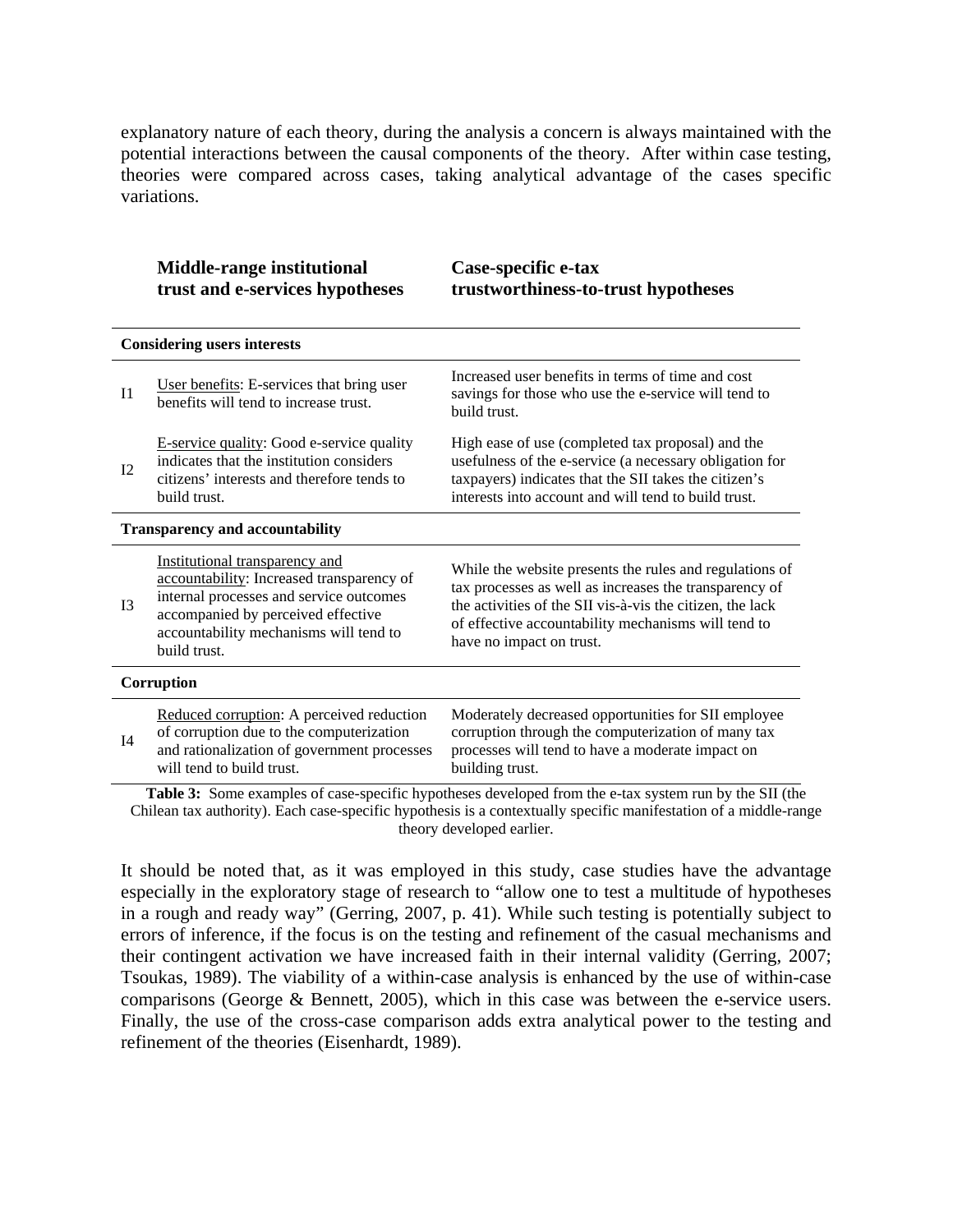# **4. Conclusion**

The approach to theory development outlined in this paper provides some benefits. First, there is a tight link between different levels of theory. This provides a direct mechanism of feedback between the levels of theory allowing for the movement from case-specific empirical data to more generalizable statements. Thus, a within-case analysis can test and refine each of the different case-specific hypotheses separately. These refined theories can then provide feedback for the more abstract middle-range theories which are more portable than case-specific theories. The middle-range theories can be tested and refined in other research situations by creating other case-specific instantiations that correspond to the new empirical site. This allows for the flexible deployment of these theories in a variety of contexts, which also leads to the improved generalizability of these theories as they are made increasingly nuanced through the understanding of how they interact with different contextual mechanisms.

Of course, theory building does not always have to be done prior to research. The research approach taken here was heavy on front-end theorizing and used research cycles and comparative analysis to generate case-specific theories and then test and refine them. However, it would be perfectly consistent with the critical realist approach to generate theory using a method such as grounded theory if it was appropriate for the given research goals and subject. For example, Volkoff *et al*. (2007) conducted a longitudinal study of technology and organizational change using grounded theory underpinned by critical realism. The key is that the emerging theory should be of the causal-explanatory type discussed above.

All research has its problems as well. In particular, the approach proposed here is heavy on front-end theorizing and theory-integration. This requires extensive multi-disciplinary exposure. Undoubtedly, this adds significant richness to the theoretical propositions, and potential understanding when confronting the empirical site. It also helps to prevent social scientists from reinventing the wheel. However, there is a significant risk that a jack-of-alltrades is really a master of none. Furthermore, the result of theorization for the case presented here was a very broad set of potential causes (reality is complex!) on which the author tried to gather data. The end result was breadth rather than depth, and plenty of time was spent on particular causes that in the end were not of any importance.

# *References*

- Archer, M. (1995). *Realist social theory: the morphogenetic approach*. Cambridge: Cambridge University Press.
- Astley, W. G. (1985). Administrative science as socially constructed truth. *Administrative Science Quarterly, 30*(4), 497-513.
- Avgerou, C., Ciborra, C., & Land, F. (2004). Introduction. In C. Avgerou, C. Ciborra & F. Land (Eds.), *The Social Study of Information and Communication Technology: Innovation, Actors, and Contexts* (pp. 1-14). Oxford: Oxford University Press.
- Befani, B. (2005). The mechanisms of suicide: a realist approach. *International Review of Sociology, 15*(1), 51-75.
- Bhaskar, R. (1978). *A realist theory of science* (Second ed.). Sussex: The Harvester Press Limited.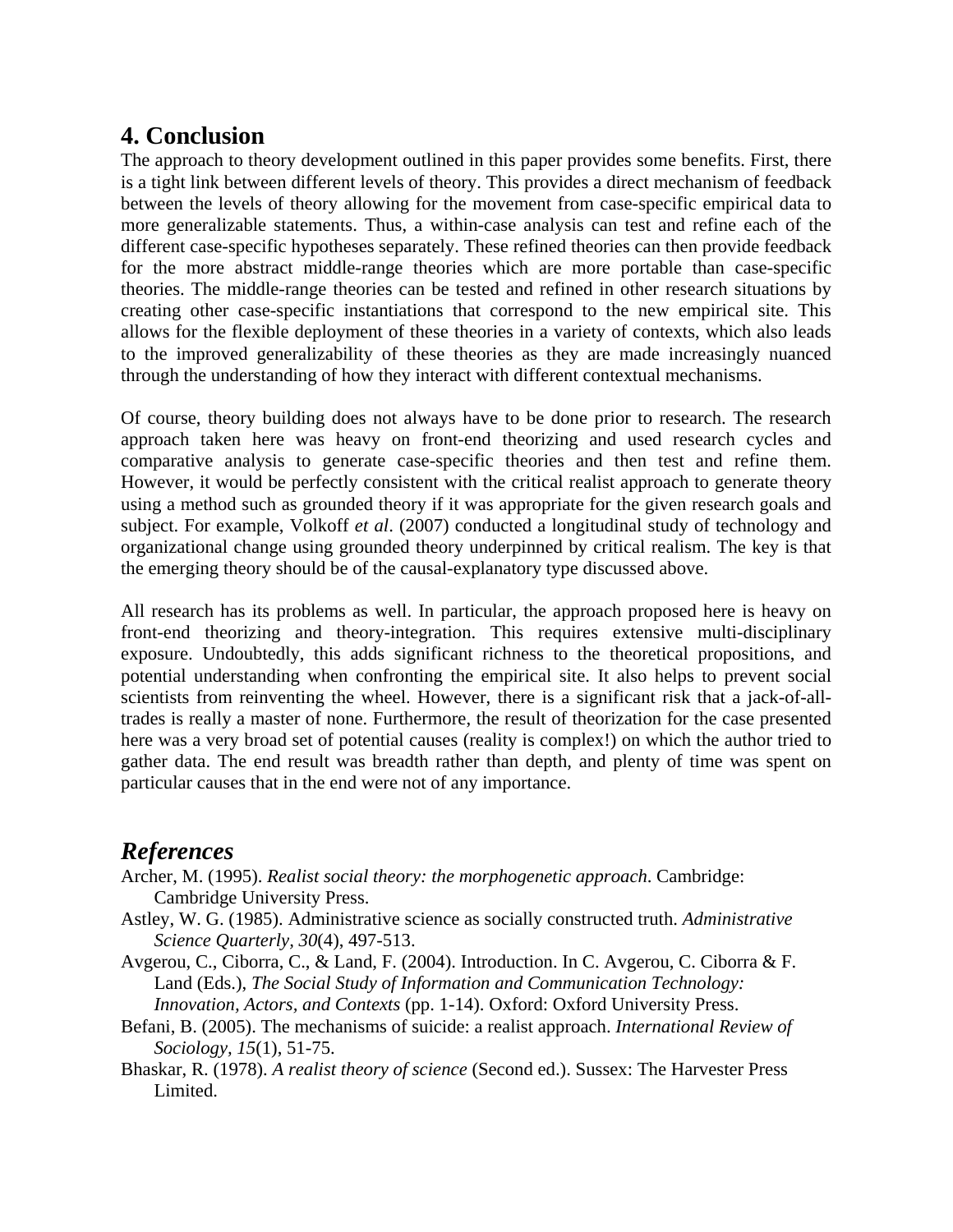- Bhaskar, R. (1998a). Philosophy and scientific realism. In M. Archer, R. Bhaskar, A. Collier, T. Lawson & A. Norrie (Eds.), *Critical realism: Essential readings* (pp. 16-47). London: Routledge.
- Bhaskar, R. (1998b). *The possibility of naturalism: a philosophical critique of the contemporary human sciences* (Third ed.). London: Routledge.
- Bhaskar, R. (2002). *From science to emancipation: alienation and the actuality of enlightenment*. Delhi: Sage Publications India Pvt Ltd.
- Bunge, M. (2004). How does it work? The search for explanatory mechanisms. *Philosophy of the Social Sciences, 34*(2), 182-210.
- Carlsson, S. A. (2003). Advancing information systems evaluation (research): a critical realist approach. *Electronic Journal of Information Systems Evaluation, 6*(2), 11-20.
- Carter, B., & New, C. (Eds.). (2004). *Making realism work: realist social theory and empirical research*. Oxfordshire: Routledge.
- Cartwright, N. (2003). *Causation one word many things*. London: Centre for Philosophy of Natural and Social Science.
- Cartwright, N. (2004). From causation to explanation and back. In B. Leiter (Ed.), *The Future for Philosophy* (pp. 230-245). Oxford: Oxford University Press.
- Collier, D., Seawright, J., & Munch, G. L. (2004). The quest for standards: King, Keohane, and Verba's designing social inquiry. In H. E. Brady & D. Collier (Eds.), *Rethinking social inquiry: diverse tools, shared standards* (pp. 21-50). Lanham: Rowman & Littlefield Publishers, Inc.
- Danermark, B., Ekstrom, M., Jokobsen, L., & Karlsson, J. C. (2003). *Explaining society: critical realism in the social sciences*. London: Routledge.
- Dobson, P., Myles, J., & Jackson, P. (2007). Making the case for critical realism: examining the implementation of automated performance management systems. *Information Resources Management Journal, 20*(2), 138-152.
- Dobson, P. J. (2002). Critical realism and information systems research: why bother with philosophy? *Information Research, 7*(2).
- Dubé, L., & Paré, G. (2003). Rigor in information systems positivist case research: current practices, trends, and recommendations. *MIS Quarterly, 27*(4), 597-635.
- Eisenhardt, K. M. (1989). Building theories from case study research. *The Academy of Management Review, 14*(4), 532-550.
- Espinal, R., Hartlyn, J., & Kelley, J. M. (2006). Performance still matters: explaining trust in government in the Dominican Republic. *Comparative Political Studies, 39*(2), 200-223.
- Fay, B. (1994). General laws and explaining human behaviour. In M. Martin & L. C. McIntyre (Eds.), *Readings in the Philosophy of Social Science* (pp. 91-110). Cambridge, Massachusetts: The MIT Press.
- Fleetwood, S. (2001). Causal laws, functional relations and tendencies. *Review of Political Economy, 13*, 201-220.
- Follesdal, D. (1994). Hermeneutics and the hypothetico-deductive method. In M. Martin & L. C. McIntyre (Eds.), *Readings in the Philosophy of Social Science* (pp. 233-246). Cambridge: The MIT Press.
- George, A. L., & Bennett, A. (2005). *Case studies and theory development in the social sciences*. Cambridge, Massachusetts: MIT Press.
- Gerring, J. (2007). *Case study research: principles and practices*. New York: Cambridge University Press.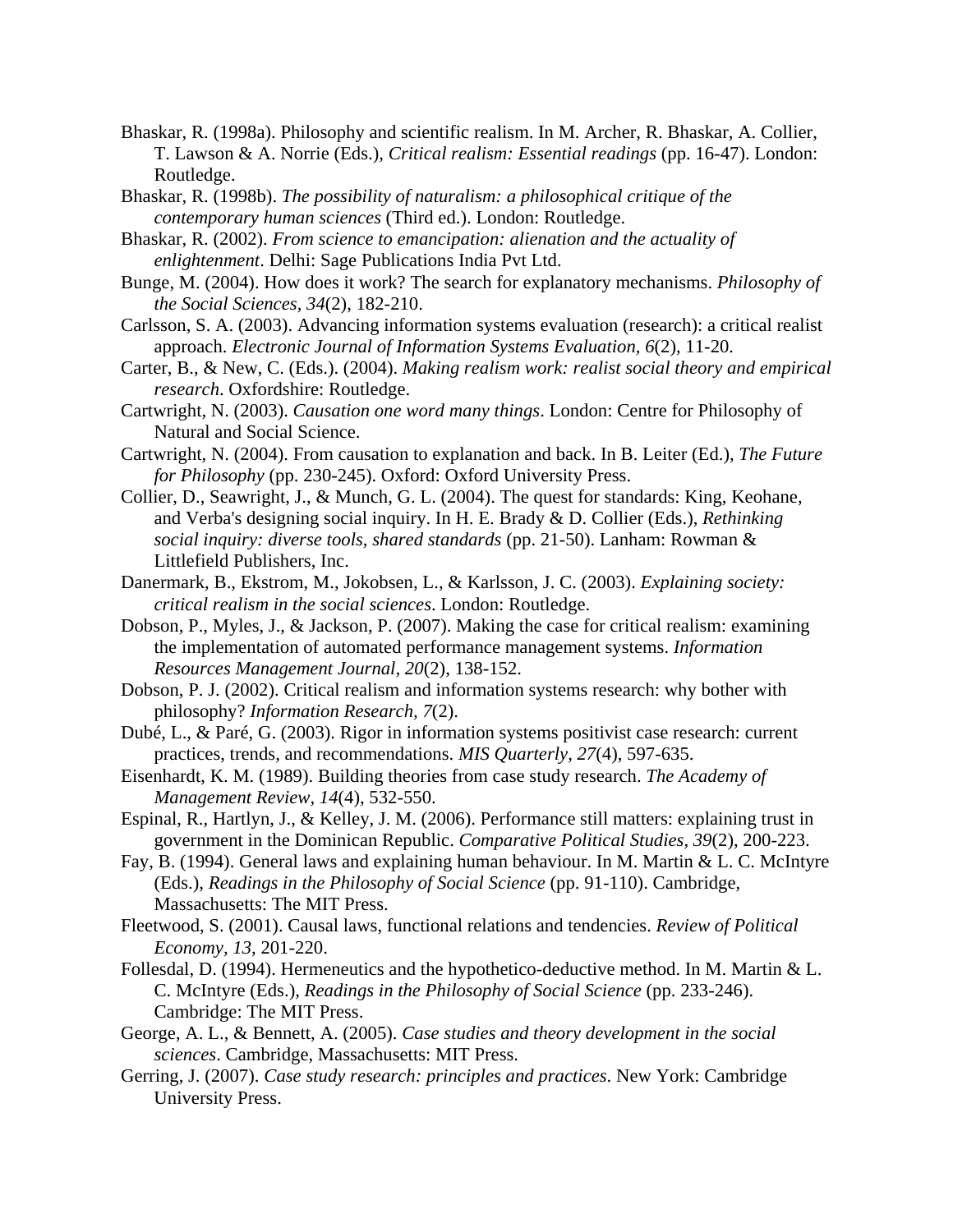- Gregor, S. D. (2006). The nature of theory in information systems. *MIS Quarterly, 30*(3), 611- 642.
- Groff, R. (2004). *Critical realism, post-positivism and the possibility of knowledge*. London: Routledge.
- Houston, S. (2001). Beyond social constructionism: critical realism and social work. *British Journal of Social Work, 31*(6), 845-861.
- Kazi, M. A. F. (2003). *Realist evaluation in practice: health and social work*. London: Sage Publications.
- Klein, H. K., & Myers, M. D. (1999). A set of principles for conducting and evaluating interpretive field studies in information systems. *MIS Quarterly, 23*(1), 67-94.
- Lawson, T. (2004). A conception of ontology. University of Cambridge: Faculty of Economics.
- Martin, M. (1994). Taylor on interpretation and the sciences of man. In M. Martin & L. C. McIntyre (Eds.), *Readings in the philosophy of science* (pp. 259-279). Cambridge: The MIT Press.
- Martins, N. (2006). Capabilities as causal powers. *Cambridge Journal of Economics*(Advance Access).
- Meckler, M., & Baillie, J. (2003). The truth about social construction in administrative science. *Journal of Management Inquiry, 12*(3), 273-284.
- Merton, R. K. (1967). *On theoretical sociology: five essays, old and new*. New York: The Free Press.
- Miller, A., & Listhaug, O. (1999). Political performance and institutional trust. In P. Norris (Ed.), *Critical citizens: global support for democratic government* (pp. 204-216). Oxford: Oxford University Press.
- Mingers, J. (2000). The contribution of critical realism as an underpinning philosophy for OR/MS and systems. *Journal of Operational Research Society, 51*(111), 1256-1270.
- Mingers, J. (2004a). Critical realism and information systems: brief responses to Monod and Klein. *Information and Organization, 14*(2), 145-153.
- Mingers, J. (2004b). Paradigm wars: ceasefire announced who will set up the new administration? *Journal of Information Technology, 19*(3), 165-171.
- Mingers, J. (2004c). Re-establishing the real: critical realism and information systems. In J. Mingers & L. P. Willcocks (Eds.), *Social Theory and Philosophy for Information Systems* (Vol. 372-406). Sussex: John Wiley & Sons Ltd.
- Mingers, J. (2004d). Real-izing information systems: critical realism as an underpinning philosophy for information systems. *Information and Organization, 14*(2), 87-103.
- Morse, J. M., Barrett, M., Mayan, M., Olson, K., & Spiers, J. (2002). Verification strategies for establishing reliability and validity in qualitative research. *International Journal of Qualitative Methods, 1*(2).
- Morton, P. (2006). Using critical realism to explain strategic information systems planning. *Journal of Information Technology Theory and Application, 8*(1), 1-20.
- Orlikowski, W. J., & Baroudi, J. J. (1991). Studying information technology in organizations: research approaches and assumptions. *Information Systems Research, 2*(1), 1-28.
- Pawson, R., & Tilley, N. (1997). *Realistic evaluation*. London: SAGE publications Ltd.
- Porpora, D. V. (1998). Four concepts of social structure. In M. Archer, R. Bhaskar, A. Collier, T. Lawson & A. Norrie (Eds.), *Critical Realism: Essential Readings* (pp. 339-355). London: Routledge.